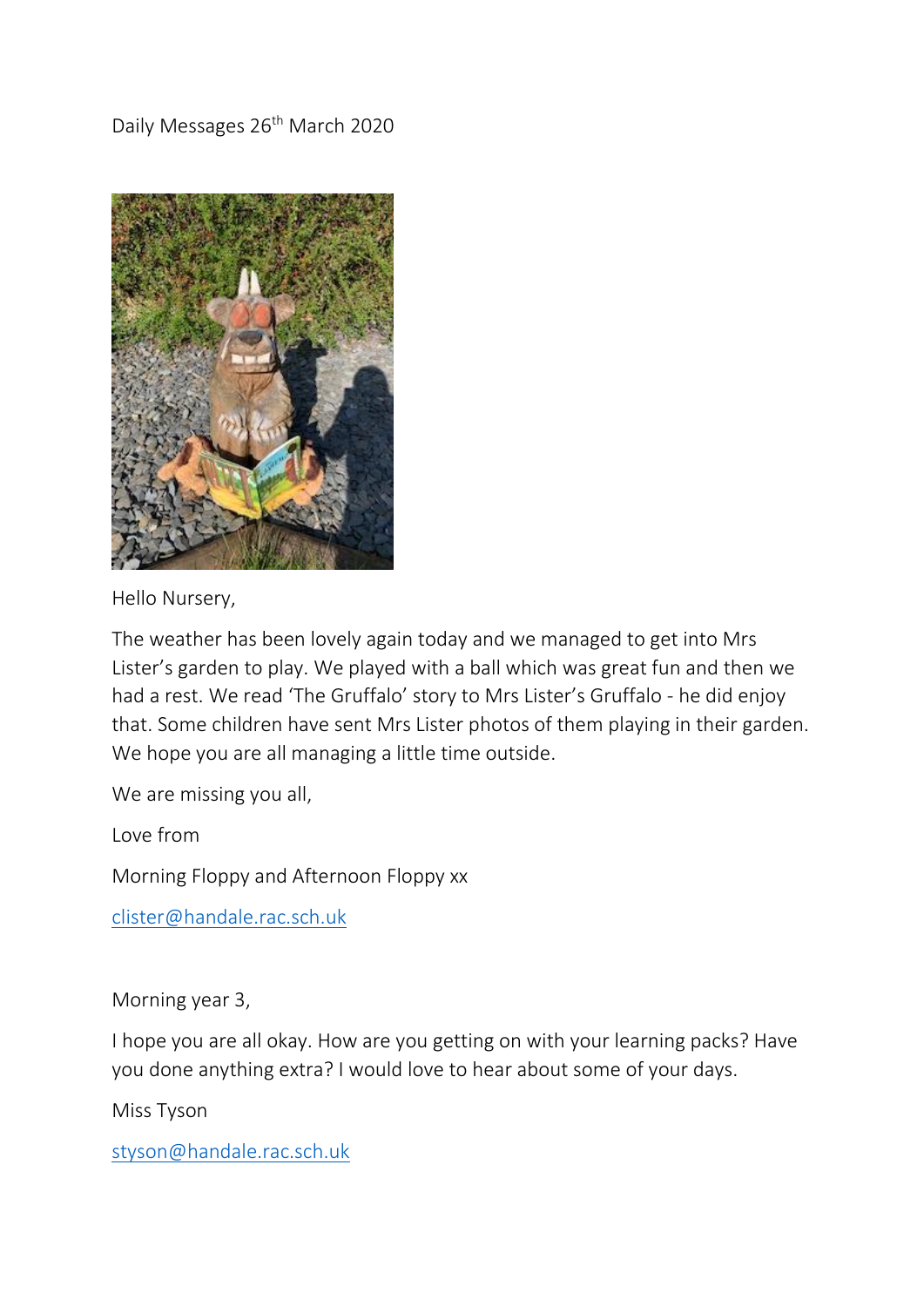Good afternoon Year 4,

I hope you're all ok today and again the sun is out which is good. Today's challenge is something a little different, I would like you to make a bridge out of anything you have. Charlie, Owen, Alfie Usher and I have built some Lego bridges at school. Can you beat ours? Have fun and make sure you do some other bits of work. I would love to see some pictures of your bridge. Get whoever is looking after you to send them in to me.

Thanks

Mr Farrier [rfarrier@handale.rac.sch.uk](mailto:rfarrier@handale.rac.sch.uk)



Hello Year 6. Whilst the weather is warm and the sun is out take your work packs outside into your garden. (As long as you can socially distance yourself) Make the most of this as we all know these episodes of weather don't last. The results are you are going to be cleverer with a healthy glow. Win Win!

Mr Emmerson

[pemmerson@handale.rac.sch.uk](mailto:pemmerson@handale.rac.sch.uk)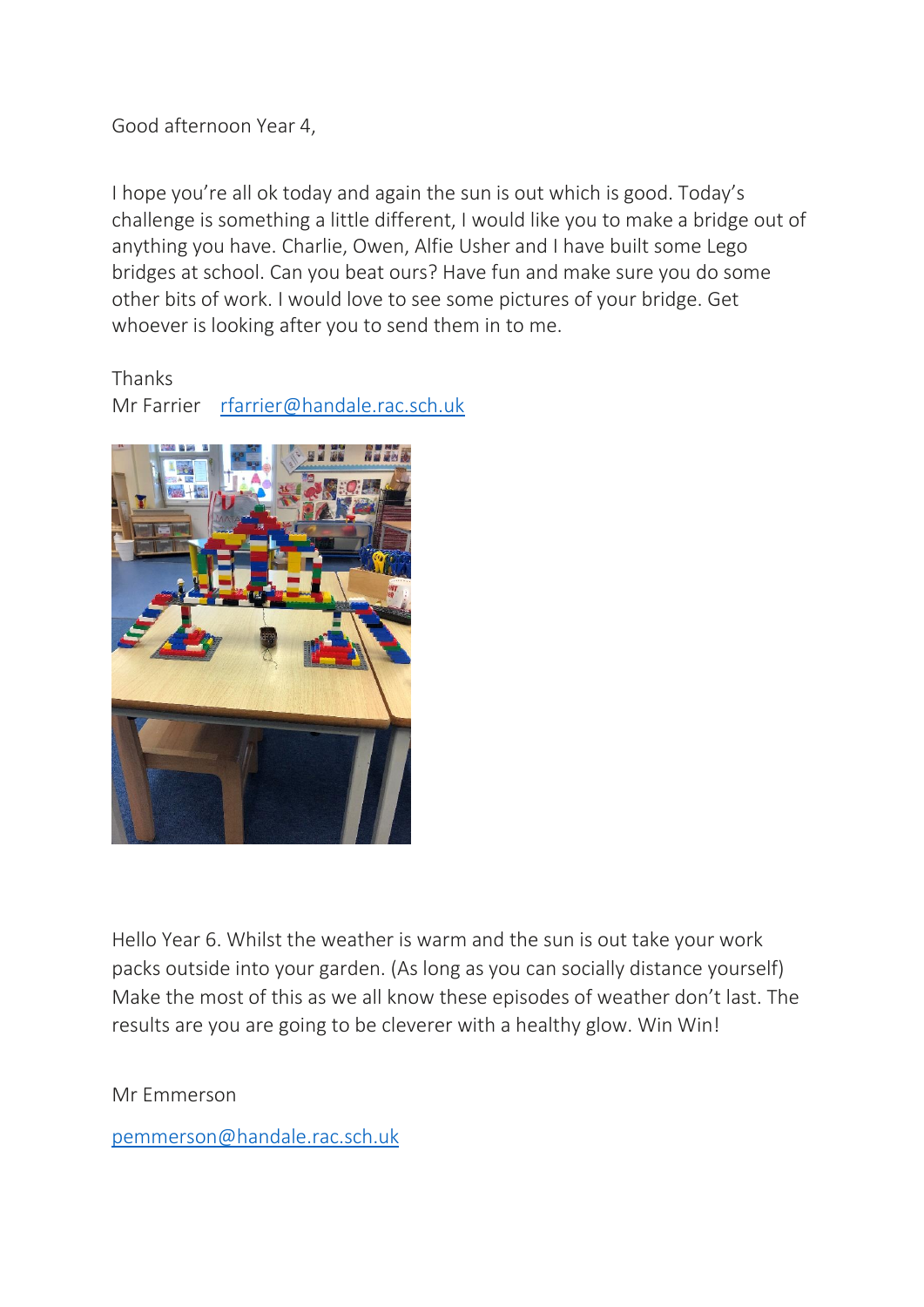## Hi everyone,

How's everyone doing? I hope you have settled into routine at home and are trying to do some work. The sun really is making this awful time a little bit better and I hope you are getting some fresh air. Well this morning, I have done some exercises and set up my computer in the garden where I am busy writing lots of wonderful things about you in your reports. This afternoon I am going to do some baking and wash my car (it really does need it) before settling down to plan some amazing fun things for when we return to school. I'd really love to hear about what you've been up to at home whilst keeping yourselves safe. Please drop me an email to tell me all about it. Have you done any cooking or anything interesting with your family? Are any of you joining in with the nation at 8pm? Why don't you open your door or windows and give a huge cheer and clap to show those parents and key workers we are grateful of their work right now!

I really do miss you all and can't wait to get back to school as normal.

Keep smiling guys, Miss Kendall xx [ekendall@handale.rac.sch.uk](mailto:ekendall@handale.rac.sch.uk)

## Hello Reception Children

We hope the sun is shining for you again today. If it is try doing your 'Activate' outside! Tell your grownup how it feels 'drumming and marching' outdoors!

Keep looking at your phonics homework everyday it is really important that you do. For today why not draw and label everyone who is in your house! You can also count how many people and add the number alongside your picture. Have a look at your number formation sheet – have you formed your number correctly? If not ask your grownup to help and show you how to do it. Enjoy your day and keep safe.

With Love

Mrs Skirving and Miss Barwick

[eskirving@handale.rac.sch.uk](mailto:eskirving@handale.rac.sch.uk)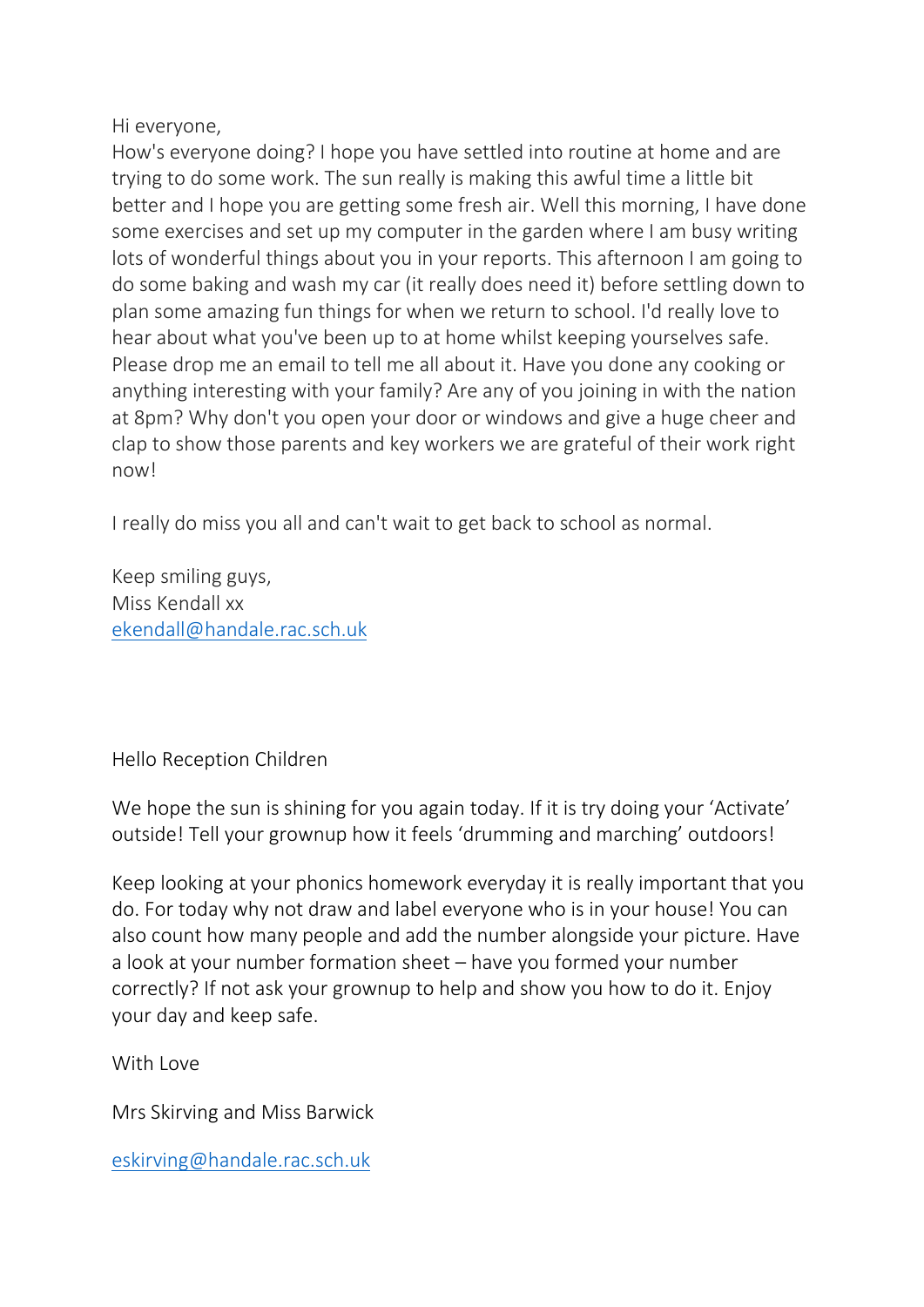Hi Year 3

How are you all getting on at home? I would love to see some pictures of the work that you have been completing. Today, I have been doing some work and also enjoying time outside in the garden. It's been another lovely, sunny day.

Mrs Porter and Mrs Brodie

[rporter@handale.rac.sch.uk](mailto:rporter@handale.rac.sch.uk) [nbrodie@handale.rac.sch.uk](mailto:nbrodie@handale.rac.sch.uk)

Good afternoon Year 2,

I am busy working away at school today doing some jobs for Mrs Blakeley. I hope you have been helpful to your mums, dads and carers while you have been off? Maybe ask them if you could help them do a job: clean your bedroom, help wash the pots or read your brother or sister a story. I know how helpful and caring you all are and I am really looking forward to us all been back together again. Please make sure you look out for the word and the number of the day and complete some extra challenges. I am so proud of you all and I am more than certain you are working extra hard at home to be the best that you can be.

Miss Price xx [rprice@handale.rac.sch.uk](mailto:rprice@handale.rac.sch.uk)

Hello Year 1,

How are you? I really hope you are enjoying the beautiful weather and spending some time outside, even if it is just in the garden or back yard. I've been reading my book in my back yard.

I've really enjoyed seeing your work so please keep sending them to me. Today, I will be getting my pencils out and doing some drawing. I've got some daffodils that look so pretty and I thought I would try drawing them. Have you drawn pictures? If you have, I would love to see them.

Keep reading and adding to your diary every day.

Stay active and stay safe.

Love from,

Miss Khanam

[rkhanam@handale.rac.sch.uk](mailto:rkhanam@handale.rac.sch.uk)